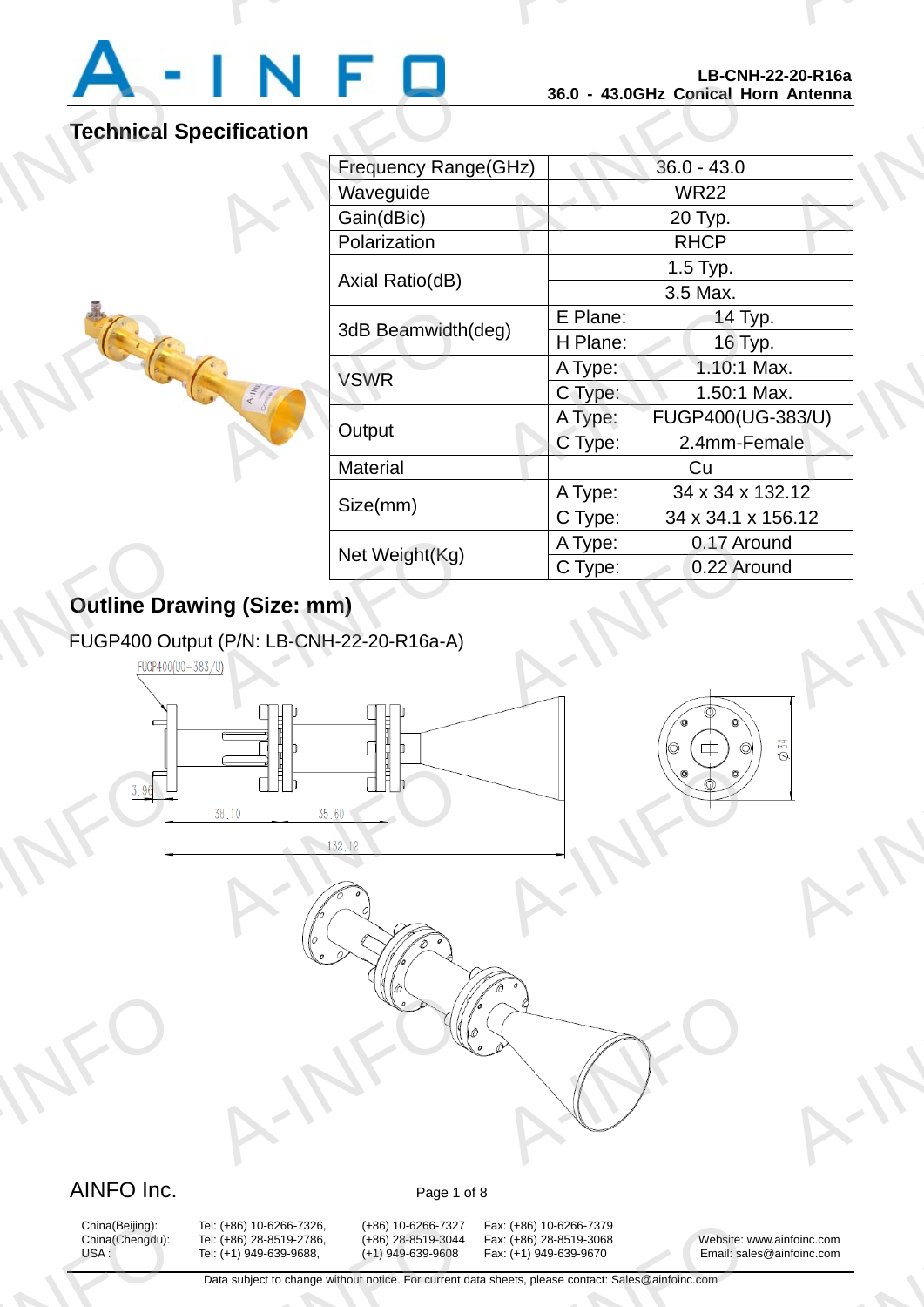

A-INFO

A-INFORMATION CONTINUES.

2.4mm-Female Output (P/N: LB-CNH-22-20-R16a-C-2.4F)

A-INFORMATION CONTINUES.



2.4mm-Female Output with Round Mounting Bracket (Option, P/N: LB-CNH-28-20-MB)



## AINFO Inc. Page 2 of 8

China(Beijing):<br>China(Chengdu):<br>USA :

China(Beijing): Tel: (+86) 10-6266-7326, (+86) 10-6266-7327 Fax: (+86) 10-6266-7379<br>China(Chengdu): Tel: (+86) 28-8519-2786, (+86) 28-8519-3044 Fax: (+86) 28-8519-3068 A: (+86) 10-6266-7326, (+86) 10-6266-7327<br>A: (+86) 28-8519-2786, (+86) 28-8519-3044<br>A: (+1) 949-639-9688, (+1) 949-639-9608<br>Data subject to change without notice. For current d

x: (+86) 10-6266-7379<br>x: (+86) 28-8519-3068<br>x: (+1) 949-639-9670 Email: sale<br>heets, please contact: Sales@ainfoinc.com

China(Chengdu): Tel: (+86) 28-8519-2786, (+86) 28-8519-3044 Fax: (+86) 28-8519-3068 Website: www.ainfoinc.com USA : Tel: (+1) 949-639-9688, (+1) 949-639-9608 Fax: (+1) 949-639-9670 Email: sales@ainfoinc.com infoinc.com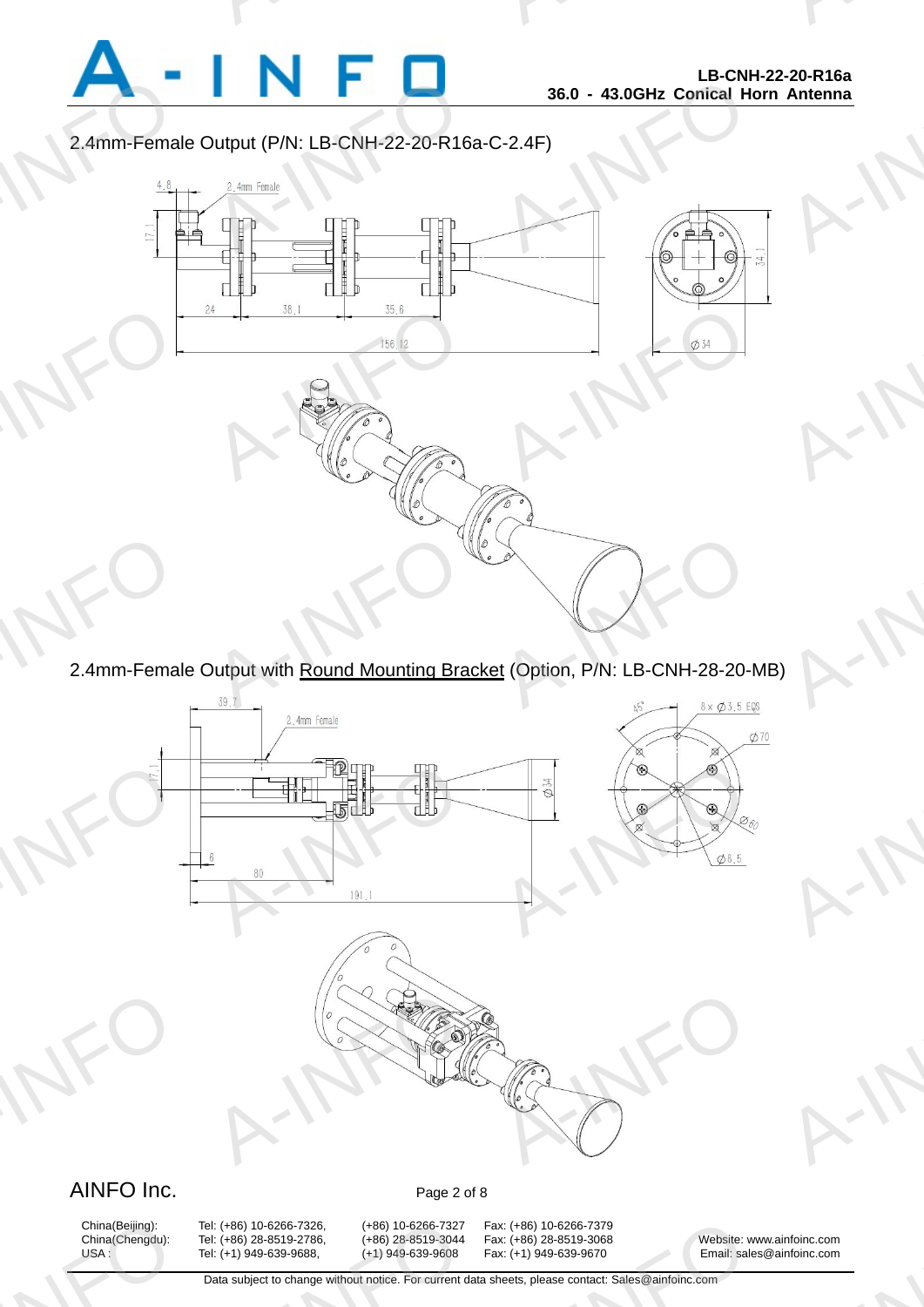

A-INFO

A-INFORMATION CONTINUES.

2.4mm-Female Output with L Type Mounting Bracket (Option, P/N: LB-CNH-28-20-MBL)



## **Flange Drawing (Size: mm)**



#### AINFO Inc. Page 3 of 8

China(Beijing):<br>China(Chengdu):<br>USA :

A: (+86) 10-6266-7326, (+86) 10-6266-7327<br>A: (+86) 28-8519-2786, (+86) 28-8519-3044<br>A: (+1) 949-639-9688, (+1) 949-639-9608<br>Data subject to change without notice. For current d

China(Beijing): Tel: (+86) 10-6266-7326, (+86) 10-6266-7327 Fax: (+86) 10-6266-7379<br>China(Chengdu): Tel: (+86) 28-8519-2786, (+86) 28-8519-3044 Fax: (+86) 28-8519-3068 x: (+86) 10-6266-7379<br>x: (+86) 28-8519-3068<br>x: (+1) 949-639-9670 Email: sale<br>heets, please contact: Sales@ainfoinc.com

Tel: (+86) 28-8519-2786, (+86) 28-8519-3044 Fax: (+86) 28-8519-3068 Website: www.ainfoinc.com USA : Tel: (+1) 949-639-9688, (+1) 949-639-9608 Fax: (+1) 949-639-9670 Email: sales@ainfoinc.com infoinc.com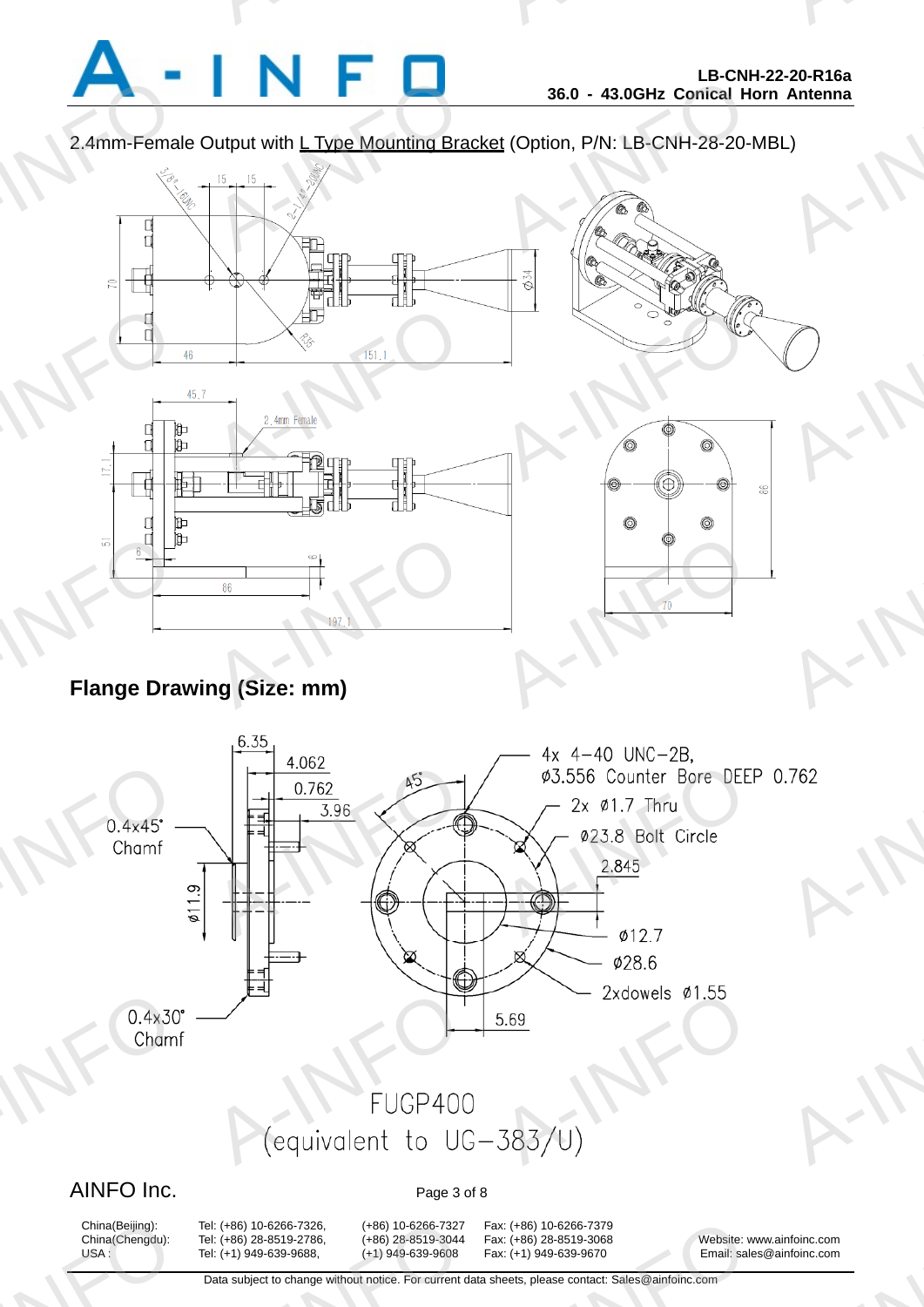

A-INFO

A-INFO

A-INFO

A-INFORMATION CONTINUES.

## **Test Results**

## **1. Gain**



### **2. Axial Ratio**



China(Beijing):<br>China(Chengdu):<br>USA :

A: (+86) 10-6266-7326, (+86) 10-6266-7327<br>A: (+86) 28-8519-2786, (+86) 28-8519-3044<br>A: (+1) 949-639-9688, (+1) 949-639-9608<br>Data subject to change without notice. For current d

China(Beijing): Tel: (+86) 10-6266-7326, (+86) 10-6266-7327 Fax: (+86) 10-6266-7379 x: (+86) 10-6266-7379<br>x: (+86) 28-8519-3068<br>x: (+1) 949-639-9670 Email: sale<br>heets, please contact: Sales@ainfoinc.com

China(Chengdu): Tel: (+86) 28-8519-2786, (+86) 28-8519-3044 Fax: (+86) 28-8519-3068 Website: www.ainfoinc.com USA : Tel: (+1) 949-639-9688, (+1) 949-639-9608 Fax: (+1) 949-639-9670 Email: sales@ainfoinc.com infoinc.com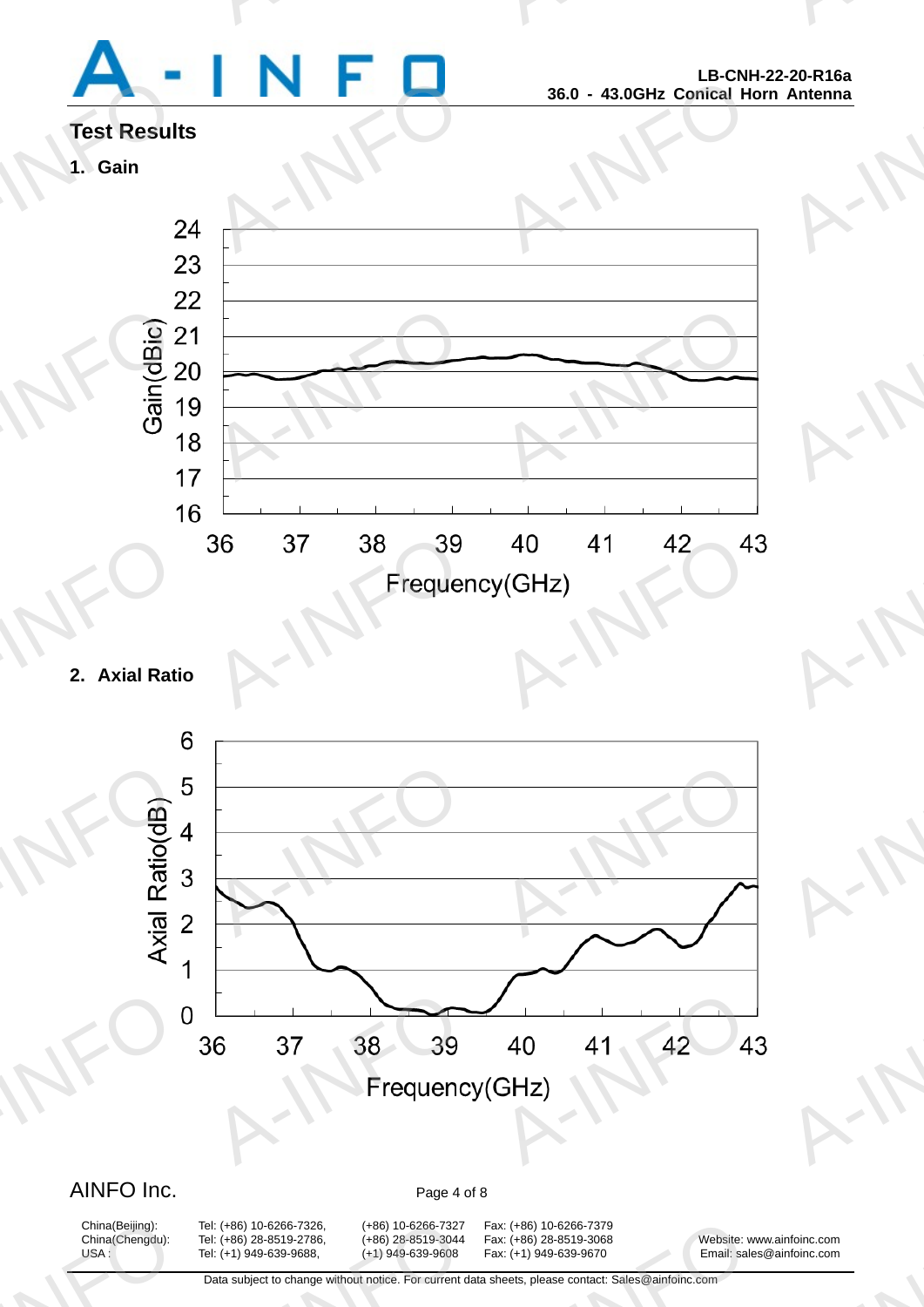

A-INFO

A-INFO

A-INFO

A-INFO

A-INFO

A-INFORMATION CONTINUES.

#### **3. VSWR\_A Type**



#### **VSWR\_C Type**



#### AINFO Inc. Page 5 of 8

China(Beijing):<br>China(Chengdu):<br>USA :

A: (+86) 10-6266-7326, (+86) 10-6266-7327<br>A: (+86) 28-8519-2786, (+86) 28-8519-3044<br>A: (+1) 949-639-9688, (+1) 949-639-9608<br>Data subject to change without notice. For current d

China(Beijing): Tel: (+86) 10-6266-7326, (+86) 10-6266-7327 Fax: (+86) 10-6266-7379 x: (+86) 10-6266-7379<br>x: (+86) 28-8519-3068<br>x: (+1) 949-639-9670 Email: sale<br>heets, please contact: Sales@ainfoinc.com

China(Chengdu): Tel: (+86) 28-8519-2786, (+86) 28-8519-3044 Fax: (+86) 28-8519-3068 Website: www.ainfoinc.com USA : Tel: (+1) 949-639-9688, (+1) 949-639-9608 Fax: (+1) 949-639-9670 Email: sales@ainfoinc.com infoinc.com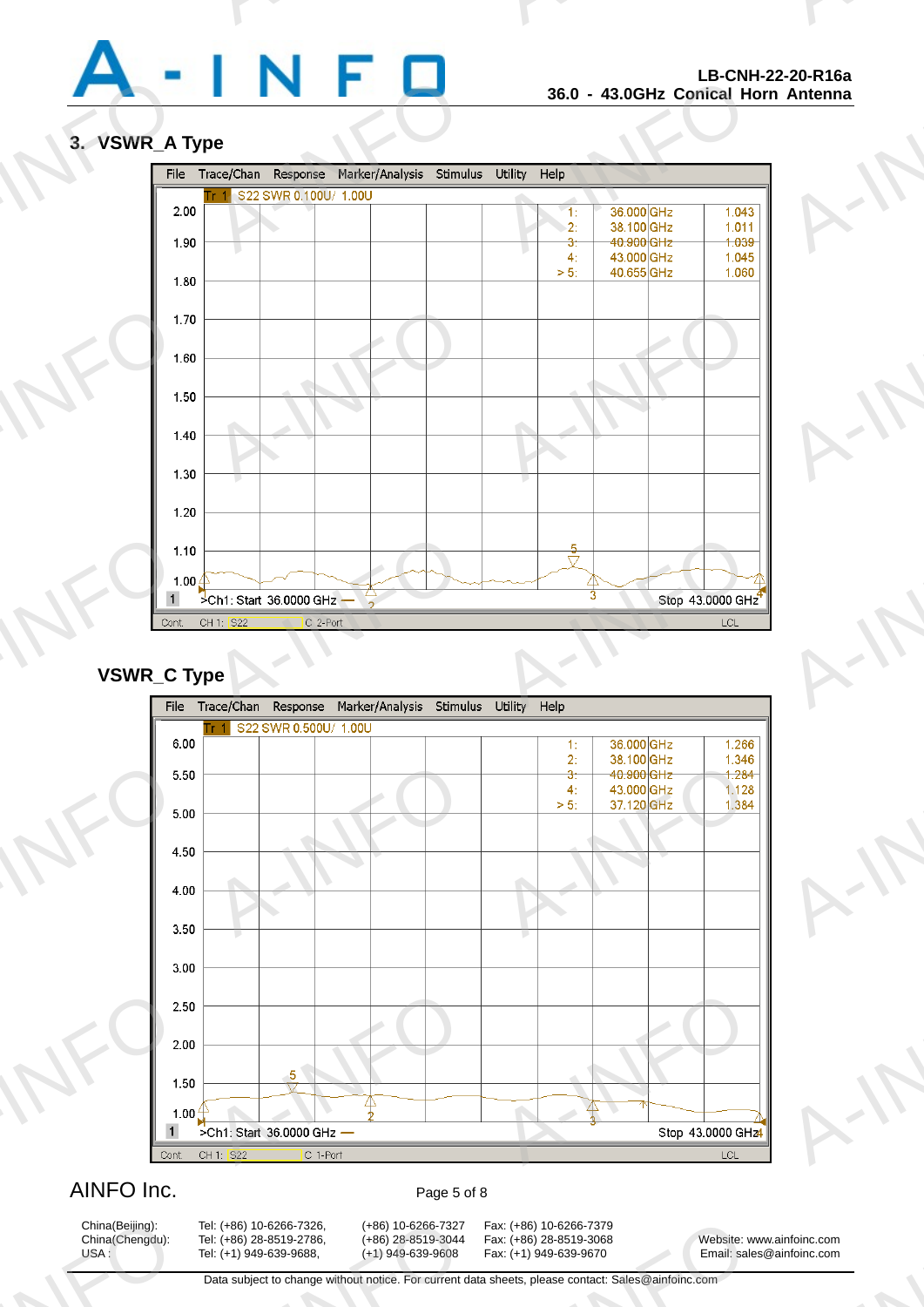

A-INFO

A-INFORMATION CONTINUES.

#### **4. Pattern**







#### AINFO Inc. Page 6 of 8

China(Beijing):<br>China(Chengdu):<br>USA :

A: (+86) 10-6266-7326, (+86) 10-6266-7327<br>A: (+86) 28-8519-2786, (+86) 28-8519-3044<br>A: (+1) 949-639-9688, (+1) 949-639-9608<br>Data subject to change without notice. For current d

China(Beijing): Tel: (+86) 10-6266-7326, (+86) 10-6266-7327 Fax: (+86) 10-6266-7379 x: (+86) 10-6266-7379<br>x: (+86) 28-8519-3068<br>x: (+1) 949-639-9670 Email: sale<br>heets, please contact: Sales@ainfoinc.com

China(Chengdu): Tel: (+86) 28-8519-2786, (+86) 28-8519-3044 Fax: (+86) 28-8519-3068 Website: www.ainfoinc.com USA : Tel: (+1) 949-639-9688, (+1) 949-639-9608 Fax: (+1) 949-639-9670 Email: sales@ainfoinc.com infoinc.com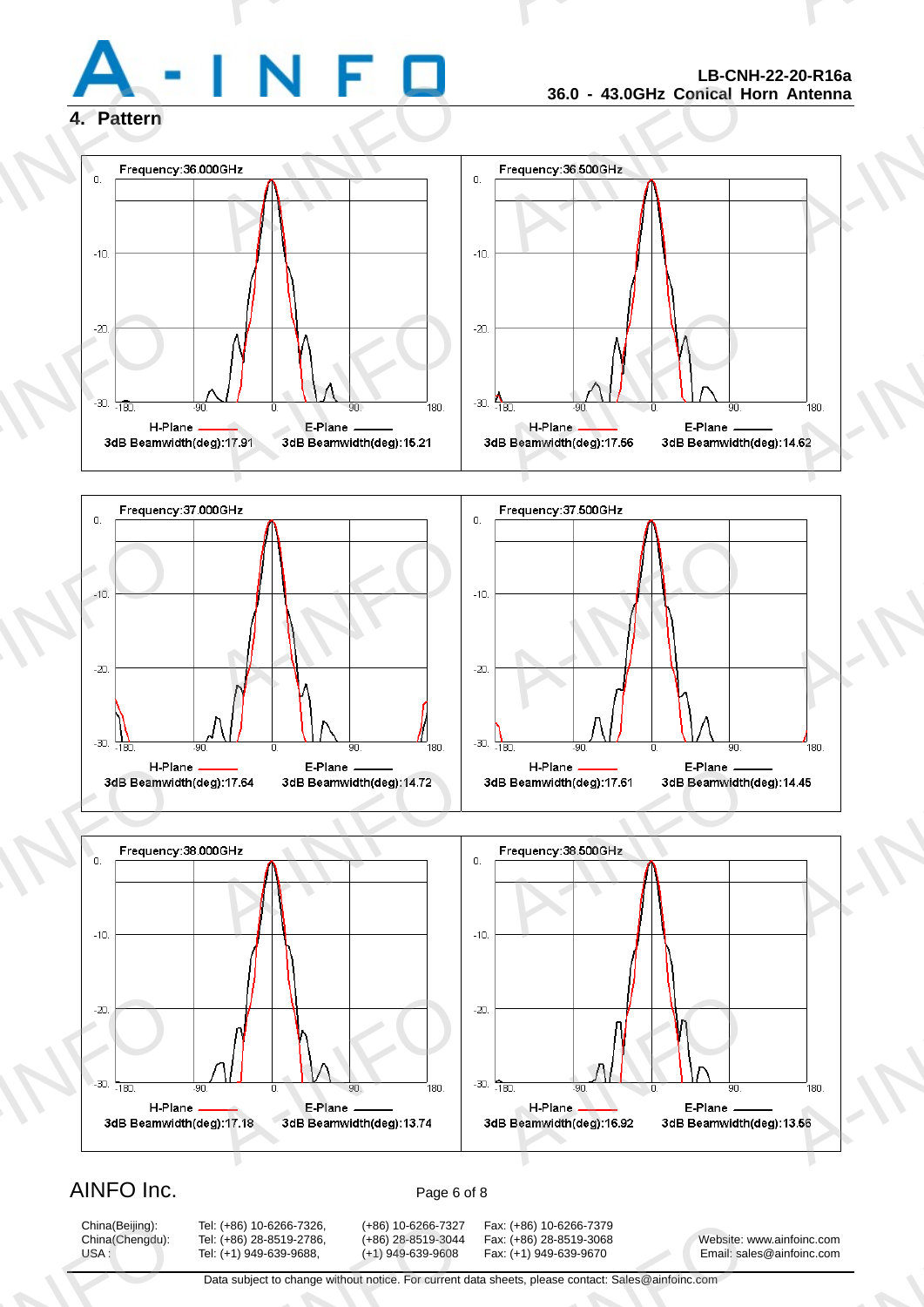

A-INFO

A-INFORMATION CONTINUES.







#### AINFO Inc. Page 7 of 8

China(Beijing):<br>China(Chengdu):<br>USA :

A: (+86) 10-6266-7326, (+86) 10-6266-7327<br>A: (+86) 28-8519-2786, (+86) 28-8519-3044<br>A: (+1) 949-639-9688, (+1) 949-639-9608<br>Data subject to change without notice. For current d

China(Beijing): Tel: (+86) 10-6266-7326, (+86) 10-6266-7327 Fax: (+86) 10-6266-7379 x: (+86) 10-6266-7379<br>x: (+86) 28-8519-3068<br>x: (+1) 949-639-9670 Email: sale<br>heets, please contact: Sales@ainfoinc.com

China(Chengdu): Tel: (+86) 28-8519-2786, (+86) 28-8519-3044 Fax: (+86) 28-8519-3068 Website: www.ainfoinc.com USA : Tel: (+1) 949-639-9688, (+1) 949-639-9608 Fax: (+1) 949-639-9670 Email: sales@ainfoinc.com infoinc.com